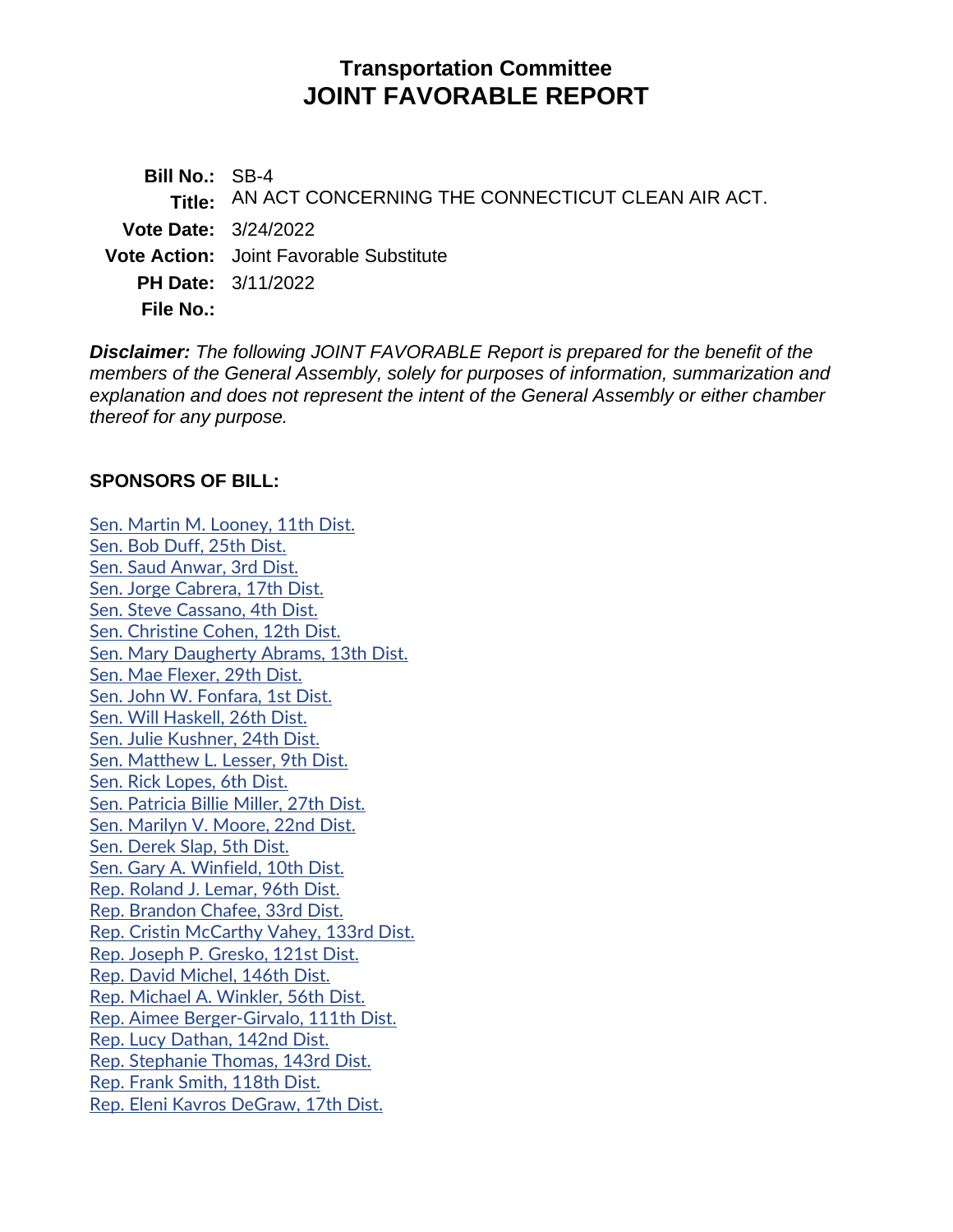[Rep. Corey P. Paris, 145th Dist.](https://www.cga.ct.gov/asp/CGABillStatus/CGAMemberBills.asp?dist_code=%27145%27) [Rep. Emmanuel Sanchez, 24th Dist.](https://www.cga.ct.gov/asp/CGABillStatus/CGAMemberBills.asp?dist_code=%27024%27) [Rep. Gary A. Turco, 27th Dist.](https://www.cga.ct.gov/asp/CGABillStatus/CGAMemberBills.asp?dist_code=%27027%27) [Rep. Amy Morrin Bello, 28th Dist.](https://www.cga.ct.gov/asp/CGABillStatus/CGAMemberBills.asp?dist_code=%27028%27) [Rep. Christine Goupil, 35th Dist.](https://www.cga.ct.gov/asp/CGABillStatus/CGAMemberBills.asp?dist_code=%27035%27) [Rep. Josh Elliott, 88th Dist.](https://www.cga.ct.gov/asp/CGABillStatus/CGAMemberBills.asp?dist_code=%27088%27) [Rep. Anne M. Hughes, 135th Dist.](https://www.cga.ct.gov/asp/CGABillStatus/CGAMemberBills.asp?dist_code=%27135%27) [Rep. John K. Hampton, 16th Dist.](https://www.cga.ct.gov/asp/CGABillStatus/CGAMemberBills.asp?dist_code=%27016%27) [Rep. Kevin Ryan, 139th Dist.](https://www.cga.ct.gov/asp/CGABillStatus/CGAMemberBills.asp?dist_code=%27139%27) [Rep. Gregory Haddad, 54th Dist.](https://www.cga.ct.gov/asp/CGABillStatus/CGAMemberBills.asp?dist_code=%27054%27) [Rep. Christine Conley, 40th Dist.](https://www.cga.ct.gov/asp/CGABillStatus/CGAMemberBills.asp?dist_code=%27040%27) [Rep. Jennifer Leeper, 132nd Dist.](https://www.cga.ct.gov/asp/CGABillStatus/CGAMemberBills.asp?dist_code=%27132%27) [Rep. Kate Farrar, 20th Dist.](https://www.cga.ct.gov/asp/CGABillStatus/CGAMemberBills.asp?dist_code=%27020%27) [Rep. Maria P. Horn, 64th Dist.](https://www.cga.ct.gov/asp/CGABillStatus/CGAMemberBills.asp?dist_code=%27064%27) [Rep. John-Michael Parker, 101st Dist.](https://www.cga.ct.gov/asp/CGABillStatus/CGAMemberBills.asp?dist_code=%27101%27) [Rep. Brian T. Smith, 48th Dist.](https://www.cga.ct.gov/asp/CGABillStatus/CGAMemberBills.asp?dist_code=%27048%27) [Rep. Antonio Felipe, 130th Dist.](https://www.cga.ct.gov/asp/CGABillStatus/CGAMemberBills.asp?dist_code=%27130%27) [Rep. Mary Welander, 114th Dist.](https://www.cga.ct.gov/asp/CGABillStatus/CGAMemberBills.asp?dist_code=%27114%27) [Rep. Jaime S. Foster, 57th Dist.](https://www.cga.ct.gov/asp/CGABillStatus/CGAMemberBills.asp?dist_code=%27057%27) [Rep. Christine Palm, 36th Dist.](https://www.cga.ct.gov/asp/CGABillStatus/CGAMemberBills.asp?dist_code=%27036%27) [Rep. Mary M. Mushinsky, 85th Dist.](https://www.cga.ct.gov/asp/CGABillStatus/CGAMemberBills.asp?dist_code=%27085%27) [Rep. Raghib Allie-Brennan, 2nd Dist.](https://www.cga.ct.gov/asp/CGABillStatus/CGAMemberBills.asp?dist_code=%27002%27) [Rep. Christopher Rosario, 128th Dist.](https://www.cga.ct.gov/asp/CGABillStatus/CGAMemberBills.asp?dist_code=%27128%27) [Rep. Julio A. Concepcion, 4th Dist.](https://www.cga.ct.gov/asp/CGABillStatus/CGAMemberBills.asp?dist_code=%27004%27) [Rep. Jillian Gilchrest, 18th Dist.](https://www.cga.ct.gov/asp/CGABillStatus/CGAMemberBills.asp?dist_code=%27018%27) [Rep. Jeff Currey, 11th Dist.](https://www.cga.ct.gov/asp/CGABillStatus/CGAMemberBills.asp?dist_code=%27011%27) [Rep. Michael D'Agostino, 91st Dist.](https://www.cga.ct.gov/asp/CGABillStatus/CGAMemberBills.asp?dist_code=%27091%27) [Rep. Jonathan Steinberg, 136th Dist.](https://www.cga.ct.gov/asp/CGABillStatus/CGAMemberBills.asp?dist_code=%27136%27) [Rep. Hubert D. Delany, 144th Dist.](https://www.cga.ct.gov/asp/CGABillStatus/CGAMemberBills.asp?dist_code=%27144%27) [Rep. Robin E. Comey, 102nd Dist.](https://www.cga.ct.gov/asp/CGABillStatus/CGAMemberBills.asp?dist_code=%27102%27)

## **REASONS FOR BILL:**

To continue the development of Connecticut's drive for clean air through three actions: setting dates at which Connecticut's fleet of cars and light duty trucks must be made up of 50%, 75%, and 100% battery electric vehicles, the creation of a rebate program for electric bicycles, and the creation of a fund, under the supervision of the Commissioner of Energy and Environmental Protection, for improving air quality and reducing carbon emissions. Substitute language expanded upon what was originally proposed. Added the three initiatives of the bill stated above.

## **RESPONSE FROM ADMINISTRATION/AGENCY:**

Joint Testimony - DOT, DAS, DEEP:

• DAS, DEEP, and DOT offered joint testimony, in which they listed several concerns with the bill. They claim their main concern is over funding, stating that they cannot support revenue reductions not currently supported in the Governor's budget, as they will require spending reductions or revenue increases elsewhere in the budget. They also state the transferring Special Transportation Fund revenue to other accounts may violate the Constitutional Lockbox provision and as such cannot be supported. They show disapproval of using off-budget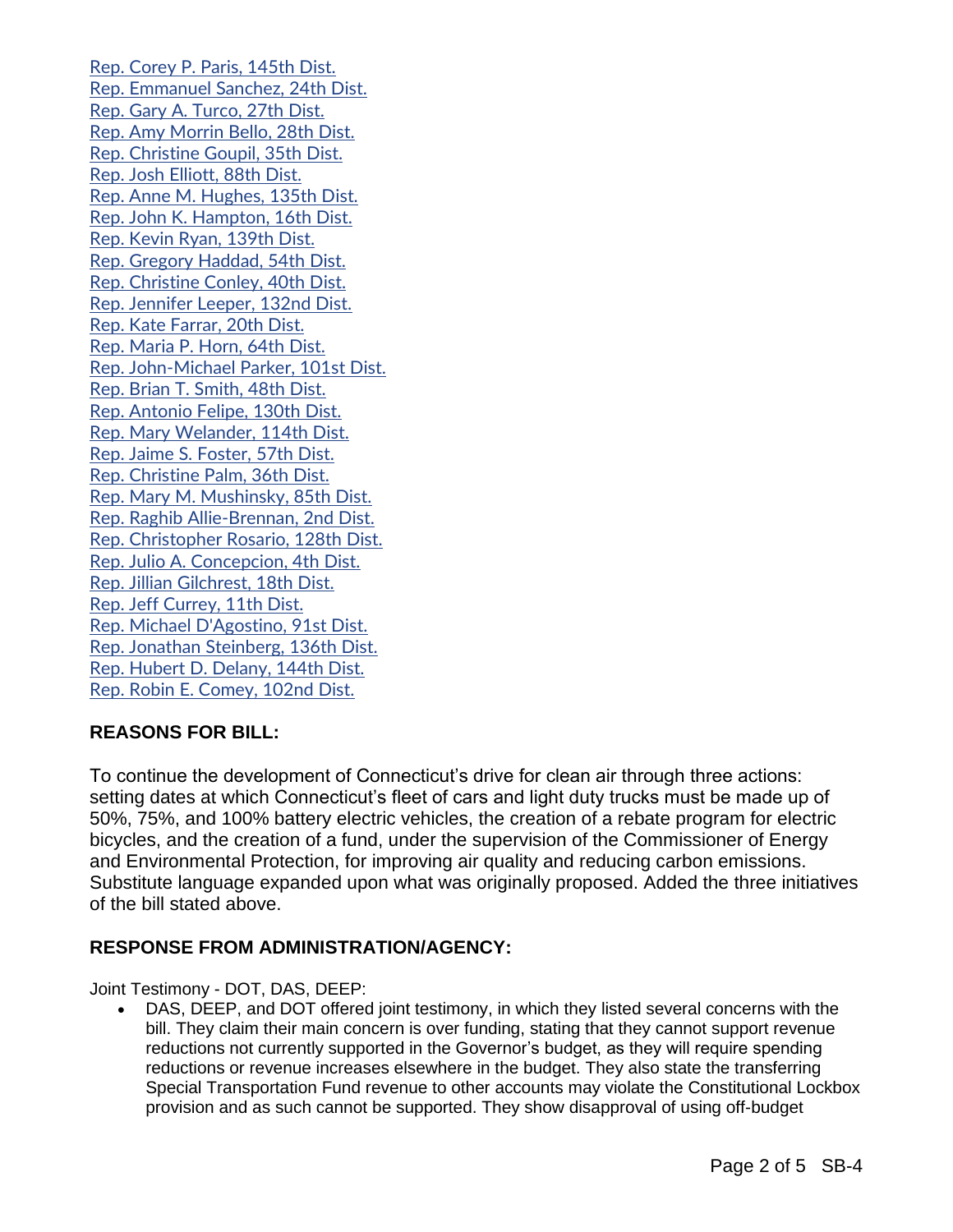accounts to fund projects, stating that it leads to a less transparent budget. They finish this section by stating that all appropriations and bond authorizations will have to be negotiated by the larger appropriations and bond bill packages, instead of using automatic approvals. They echo the concerns of various stakeholders regarding Sections 2 and 3 (residential EV charging equipment installation) and state that they are committed to working with the committee to revise the language. They submit changes offered by the Office of Consumer Counsel, which include limiting resident responsibility for costs associated with electricity used in charging to those actually incurred by landlords. They also request provisions providing exemptions for Low-Income Housing properties and the allowance of attorney's fees for prevailing parties in cases associated with upholding this bill, submitted by the National Association of Housing and Redevelopment Officials and Imagineers LLC respectively. Regarding Section 4, they state that they are not in support of using the building code to implement subsections of the Section and request their removal. They offer support for Section 6 (CHEAPR updates), but request transparency measures and flexibility in order to prevent interruptions based on market conditions. They do not support Section 8, claiming that it will result in a loss of \$9 million in the General Fund and \$13 million in the Special Transportation Fund, as these resources will be moved to the Clean Air Act account and the Reduce Transportation-Related Greenhouse Gasses account. They offer support for Section 11, stating the importance of reducing gaps in charging infrastructure, and submit that re-evaluations of where gaps exist should be conducted after programs have had time to take effect. They state concern with Sections 12 and 13 (traffic signal modernization) due to the lack of funding available for such a program in the governor's proposed midterm budget. They support the concept of Section 14 (heavy-duty voucher program) but cannot support it for funding reasons already stated. Support is offered for Sections 15, 16, and 17 (10-year school bus contracts and zeroemission school bus program and funding). The testimony offers comments on Section 18, agreeing with the importance of studying greenhouse gas emissions from "regionally significant" projects. They offer that the state should look to Colorado's system for measuring greenhouse gas contributions, and that they would be happy to help in developing said system. In total, the joint testimony states support for many concepts raised in the bill, but offers concerns related to funding these projects.

## **NATURE AND SOURCES OF SUPPORT:**

Connecticut Conference of Municipalities:

• Writes in support of the bill while offering changes and opposition to a number of sections. In totality they support provisions that work towards increasing air quality and electrifying both public and private vehicles. CCM offers concerns with section 4 of the bill, stating that the use of "school building project" is too broad and would affect renovations to existing school structures which could pose a large economic challenge for many institutions. CCM recommends that this language be changed to specify that it only applies to new building projects. CCM offers opposition for section 5 of the bill, stating that the exemption of level 2 parking spaces from property tax would place the burden of replacing those funds on the average taxpayer. CCM offers support for section 11 in assisting municipalities in developing EV charging infrastructure through grants as well as in the creation of a "rural mobility infrastructure account." Supports sections 12 and 13 in the application of a matching grant program aimed at modernizing traffic lights as well as in the authorization of the State Bond Commission in issuing bonding in order to fund this program. CCM expresses concerns with section 16, stating that it supports the principle behind requiring emission free school buses in environmental justice communities, but has concerns with the timetable provided in that it may be unrealistic for certain communities. CCM also expresses concerns with section 18, both in that requiring that net greenhouse gas emissions in "regionally significant projects" be offset by greenhouse gas mitigation projects could prevent necessary economic development from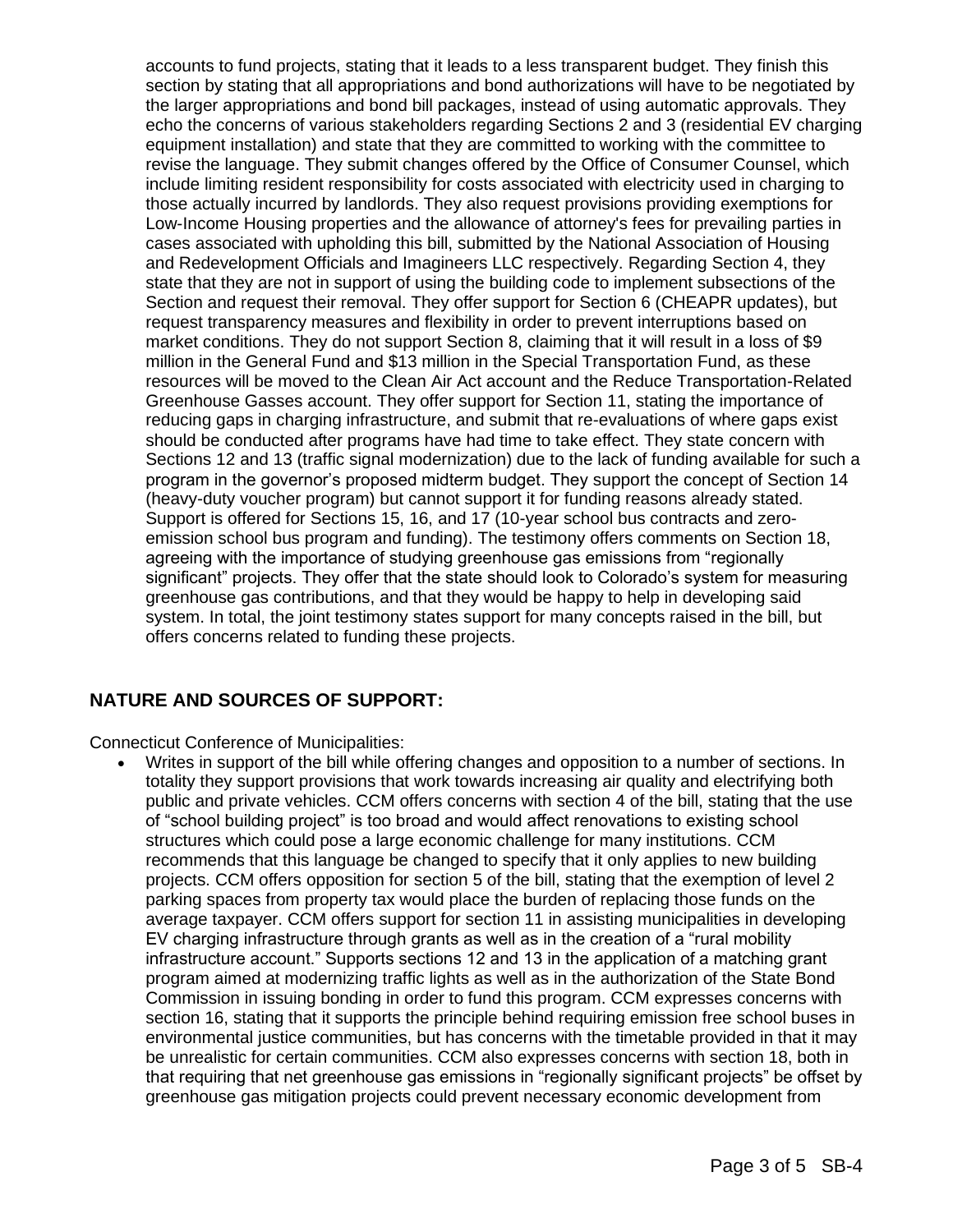occurring due to cost and in allowing the Commissioner of DOT significant authority in their ability to waive mitigation projects.

Connecticut Green Bank:

• Offers strong support of the provisions included in the bill.

Cronin, Jean - Executive Director - COSTA:

• Offers general support for the bill while also raising several concerns. Agrees with the committee's desire for cleaner emissions from school buses but does not necessarily support the idea that the buses must be powered electrically. Points out that electric buses typically cost four times as much as their diesel equivalents, and even with the extension to 10-year contracts grants and other assistance would still be necessary to cover the cost of these vehicles. They express support for the \$20 million dollars in bonding allocation for the purchase of electric buses. Concern is expressed for the infrastructure needs that would arise should electric buses be adopted by municipalities. These concerns are mainly the need for charging infrastructure in garages buses would be stored in, as well as bus companies leasing storage space from municipalities and the potential need to get landlord permission to install said charging infrastructure. Raise concerns over requirements for federal grant money, specifically in the need to destroy an old bus (many municipalities do not have buses old enough to qualify for the grant). Claim their largest concern is the aggressive timeframe displayed, and that towns with less funds or more buses (potentially both) would be unable to meet these goals despite efforts to do so. Suggest a sales tax and property tax exemption for electric school buses should the state truly want to reach electrification goals. Finishes by raising concerns over the lack of proper testing and the infancy of electric school bus technology.

Dauphinais, Debra - Owner - Bicycles East:

• Supports the bill, citing improvements to health and air quality as a benefit of e-bikes. Believes that the rebate should be increased in order to increase the amount of people who could potentially purchase an e-bike.

Dehkan, Aziz - Executive Director - Connecticut Roundtable on Climate and Jobs:

• Supports the bill, citing the importance of school bus electrification in improving air quality and environmental impact. Additionally, they point out the benefits to the health of small children that would experience should diesel buses be removed. Suggests altering the section requiring all new buses be electric by 2024 to require 30% of new buses be electric. This would lower the financial burden on municipalities in the state.

Donegan, Mary - Professor of Urban Studies - UCONN

• Writes in support of the bill. States that e-bikes are essentially in lowering pollutants in our air and in reducing vehicle miles traveled. Additionally, states that e-bikes are successful both in urban and rural areas. Additionally, e-bikes allow residents to access job opportunities they would not have otherwise. Believes that e-bike rebates may help keep college graduates from moving to more dense cities where a car is not a necessity. Offers a single change, that being raising the cap for e-bike rebates in order to make them more affordable for a larger percentage of the population.

## **NATURE AND SOURCES OF OPPOSITION:**

Anderson, Leslie - President - Propane Gas Association of New England:

• Wrote in opposition to the bill, stating that it excludes other clean fuels that could assist Connecticut in meeting its climate goals. Wishes for the bill to be amended to include propane powered vehicles, pointing out that propane is the most popular alternative fuel worldwide and